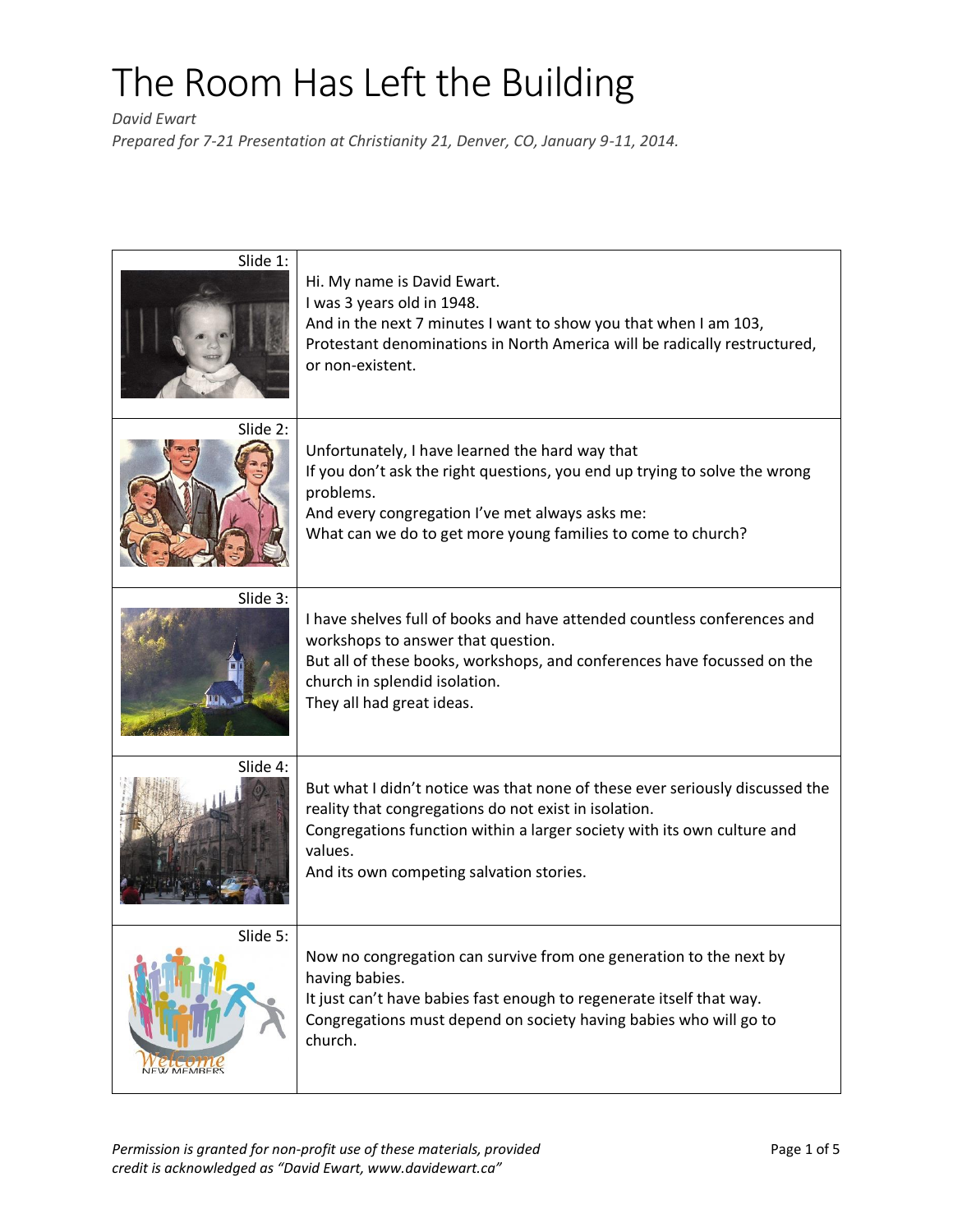*David Ewart*

| Slide 6:  | But here's the catch.<br>What if the society is producing babies who don't go to church like they<br>used to?<br>Because if that is true, then this is a problem that no congregation can fix.<br>Respond to, Yes. But fix? No.                                       |
|-----------|-----------------------------------------------------------------------------------------------------------------------------------------------------------------------------------------------------------------------------------------------------------------------|
| Slide 7:  | I think there are four or five changes in society that are having an<br>enormous impact on Protestant denominations.<br>Changes that help us understand why society's babies are not going to<br>church as much as they used to.<br>I want to talk about two of them. |
| Slide 8:  | When was the last time you had to be in the same room at the same time<br>as the musicians to hear the music?<br>In the late 1800's.                                                                                                                                  |
| Slide 9:  | Now for the next hundred years, you still had to be in the same room as<br>your stereo.<br>But starting in the 1980's you could unplug your music from the wall.<br>Amazing. Music without musicians and without a room.                                              |
| Slide 10: | And about 10 years ago, when you stepped out of the room,<br>you were no longer alone, you carried the world in your hand.<br>Google, Facebook, Twitter, etc., etc.<br>have become a new space where we communicate, connect and<br>congregate.                       |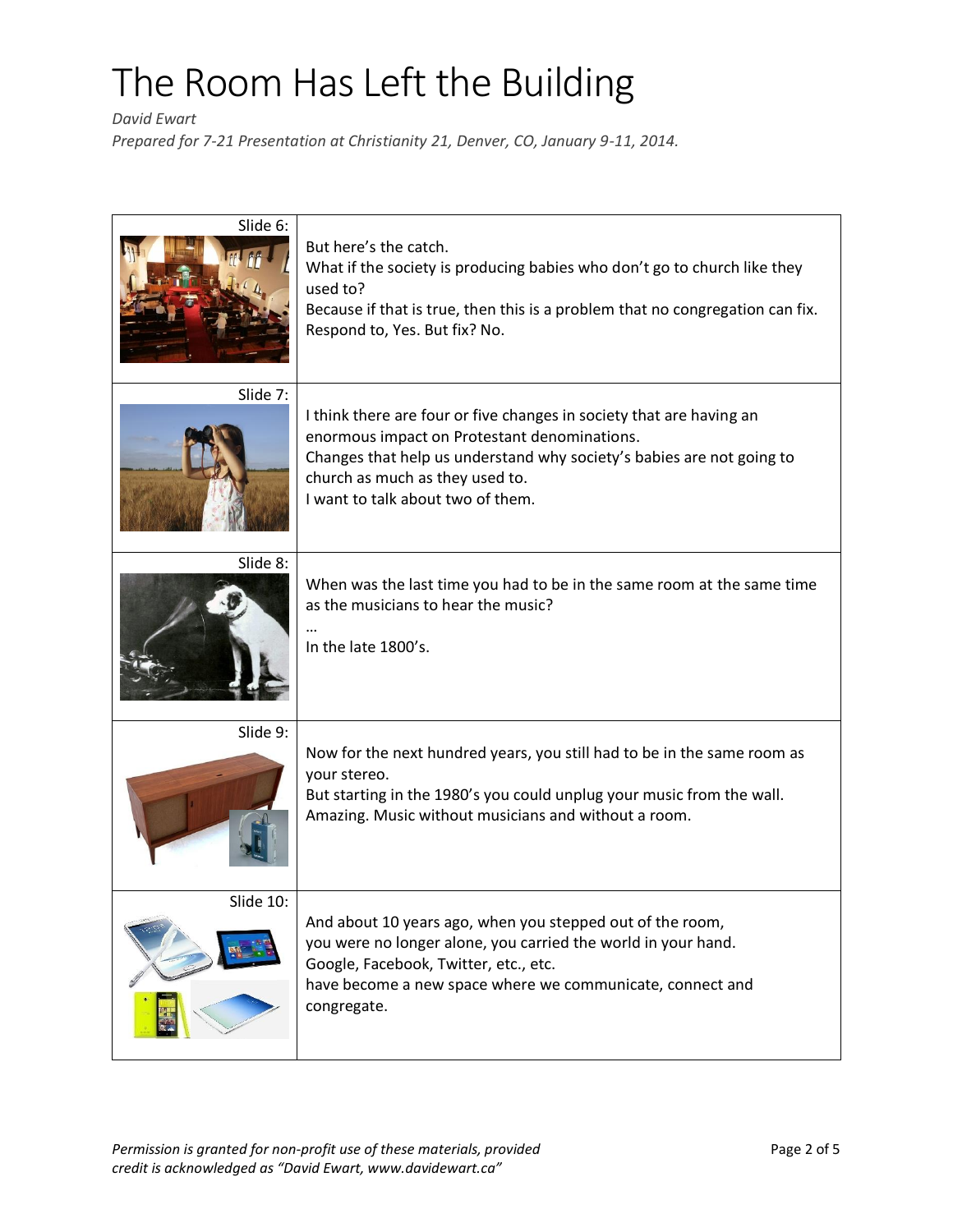*David Ewart*

| Slide 11:                                     | This baby is hard-wiring her brain to expect that space does not end with<br>the four walls of her room.<br>To expect that time is not just, "Now," but "All the time," "Any time."<br>Is this the baby who will regenerate our congregations? |
|-----------------------------------------------|------------------------------------------------------------------------------------------------------------------------------------------------------------------------------------------------------------------------------------------------|
| Slide 12:                                     | What do you think are the chances that an iPad baby will disconnect from<br>her world,<br>and sit passively for an hour where every word she hears, sings and prays<br>has been chosen ahead of time by someone else?                          |
| Slide 13:                                     | Here is our experience.                                                                                                                                                                                                                        |
| 1925* 1935 1945 1955 1965 1975 1985 1995 2005 | Canada usually follows US trends.<br>But I believe we are living your future.<br>But this chart also shows that this trend started decades before the<br>internet.<br>And that's the second thing I want to talk about.                        |
| Slide 14:                                     | This map shows in green the world's non-religious population.<br>In Vancouver where I live, 50% of adults report "None of the Above" as<br>their religious background.<br>Blame it on what you will                                            |
| Slide 15:                                     | Christians behaving badly, secularism, consumerism, individualism,                                                                                                                                                                             |
|                                               | multiculturalism, the new atheists  .<br>For the first time in human history, the church in North America<br>finds itself in a culture of "no religion, all religions, whatever!"                                                              |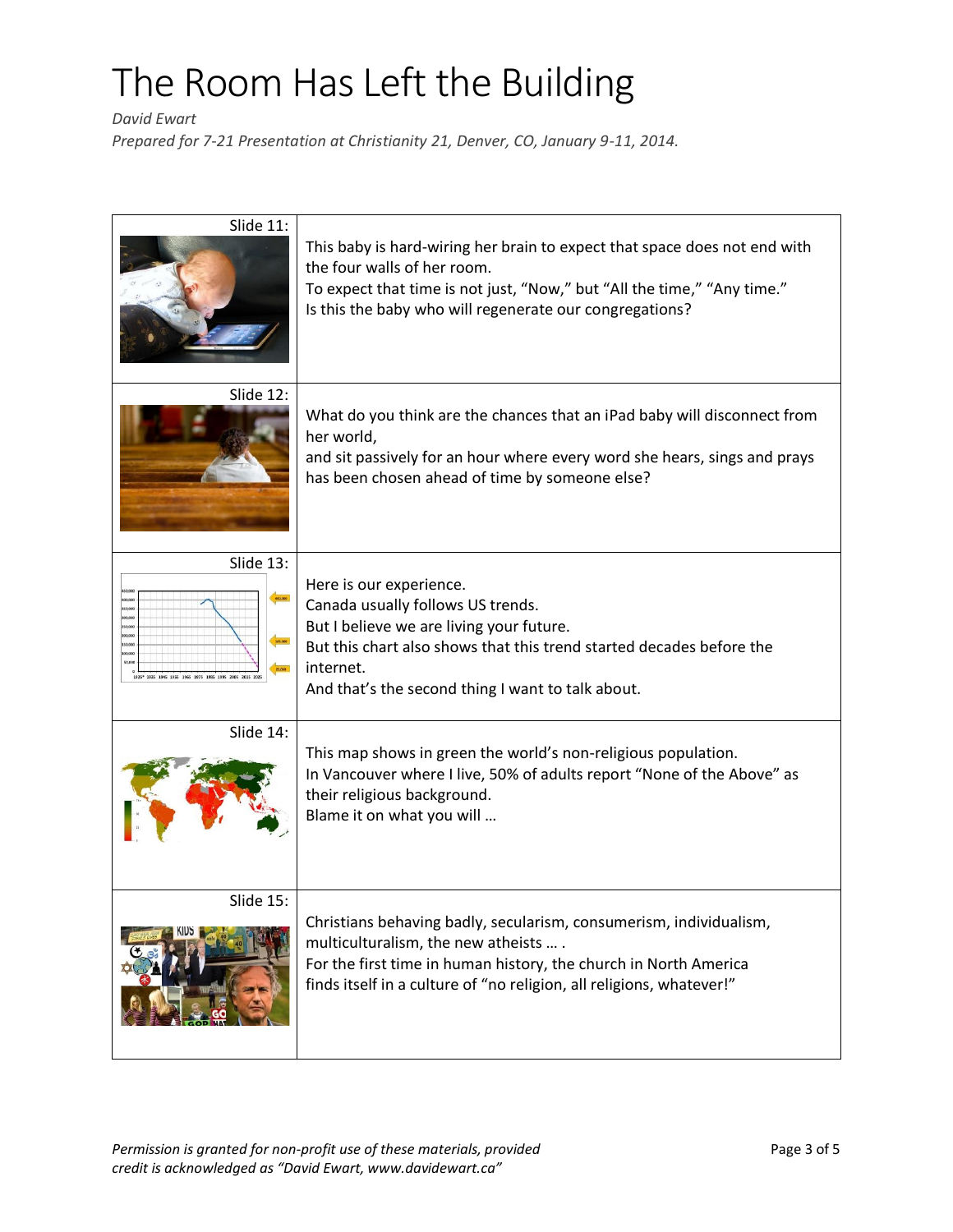*David Ewart*

| Slide 16:           | Instead of a rummage sale, I'm thinking the church is encountering a<br>perfect storm.<br>"Congregating" happens without a room, and without a fixed time.<br>Evangelization will have to speak to those who have no religion.                                                |
|---------------------|-------------------------------------------------------------------------------------------------------------------------------------------------------------------------------------------------------------------------------------------------------------------------------|
| Slide 17:<br>assisk | Evolution shows us that when the environment changes, organisms must<br>change or die.<br>They must change their form to receive sustenance from what there is<br>more of in the environment.                                                                                 |
| Slide 18:           | The era of the church building as the sole platform for ministry is ending.<br>Communities of faith must also connect, communicate, and congregate in<br>cyberspace.<br>And they must connect with neighbours who view religion with suspicion,<br>disbelief, or disinterest. |
| Slide 19:           | And the challenge is not just to become social media savvy.<br>How will we baptize her on Facebook?<br>Clothe the naked and feed the hungry on YouTube?<br>How will we show her that religious practices are life-giving?                                                     |
| Slide 20:           | Throughout my ministry, congregations have tried to respond to changes in<br>society by<br>making our room more inviting, warm, and welcoming.<br>But the room has left the building.<br>And the practice of religion is leaving the culture.                                 |